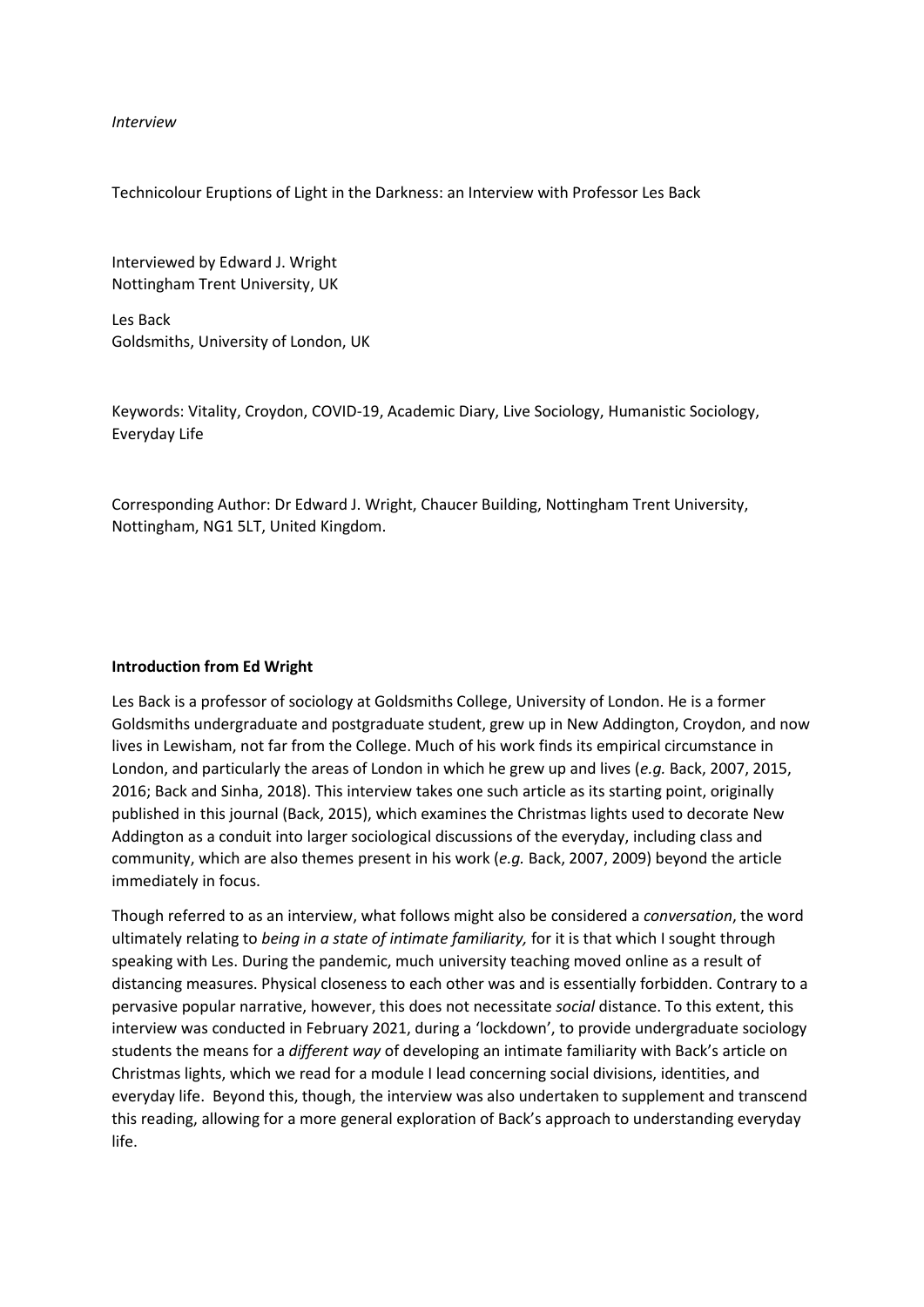To the extent that intimate familiarity was sought through this encounter, the interview is partly biographical: Back discusses his path into sociology, which is inextricably linked to growing up in New Addington. Here, he developed an initial taste for sociological inquiry into the everyday. For Back, though, sociology provides tools to generate *a different form* of attention to everyday life, which cannot be achieved simply through being in the world. Back advocates for a sociology of the everyday which is deeply humanistic, concerned foremost with daily struggles individuals face. To achieve such a sociology of everyday life, for Back it is important to trace the relationship between past and present, and in this interview Back discusses the importance of history for the sociology of everyday life. Following this, Back advocates a *vital* sociology, one that is concerned with illuminating and re-enchanting the close to hand in an animated and engaged way. Though it takes as its starting point the article on New Addington published by Les in *Sociology* in 2015 (Back, 2015), overall, then, the interview provides a further understanding of how Back approaches the everyday sociologically, and why it is important to think sociologically about the everyday.

Ed Wright: …What I've started thinking is just how bizarre it is to be talking about everyday life right now, because everyday life is just so different from what it was a year ago. But, you know, everyday life does remain a really important sociological arena and topic. So, I wondered if we might think about what it means to study everyday life, if we can possibly park the pandemic at all, but also accounting for the pandemic. What does it mean to engage sociologically with everyday life?

Les Back: Well, such a good question. I think actually the question of the pandemic, and living in lockdown might make us *more* attentive, actually, to those routine aspects of life, of the ordinary, you know, what seems ordinary. I go back, oftentimes, there's an essay by Raymond Williams called 'Culture is Ordinary' (Williams, 1958/1989), which is an old one now, published in the mid- to latefifties, fifty-seven, fifty-eight, something like that where he makes a case: well actually, culture isn't this elevated, the greatest, the best that's ever been thought, or written, or made. Culture is something that we inhabit, routinely. It is an everyday practice, everyday forms in which meaning is made and relationships are forged. So, you know, if you're not interested in *that*, then you're not interested in social life at all. But the thing about it is, practicing or training our attention to those everyday routines of how we actually live, relate to each other, how we remember, how we situate, how we understand ourselves is actually a much harder task than it might appear. I remember I went on the sociologist Laurie Taylor's radio show [BBC Thinking Allowed] and he has this brilliant knack of bringing the best out of the people he has as guests, so I always feel much smarter than I really am in conversation with him, because he brings it out of us in a way. But he also has this amazing knack of asking the question that kind of floors you, or makes you stop and think. And he basically asked me, he said: 'well, given that everyday life is all around us, why don't sociologists write more about everyday life? Why don't more people do sociologies of everyday life?' And, of course, he caught me in the moment, and made me think. And one of the things I said to him at the time that came to me was 'well, actually, it's extremely hard to make those things that are mundane, unremarkable, remarkable and interesting'. And so I'd say that's one part in answer to your question, but you know, I've always thought that in my own journey through studying the social sciences that – I did a degree in social anthropology and geography first, then came to sociology later – the thing that I found completely enchanting and just opened my mind really was the way in which developing a different kind of attention to the world and to learn about ideas that made you see and hear and sense things that were at stake in the very close at hand, the near at hand, that were important, and in some ways it re-enchanted life itself. So that's what I think studying everyday life can do, it can re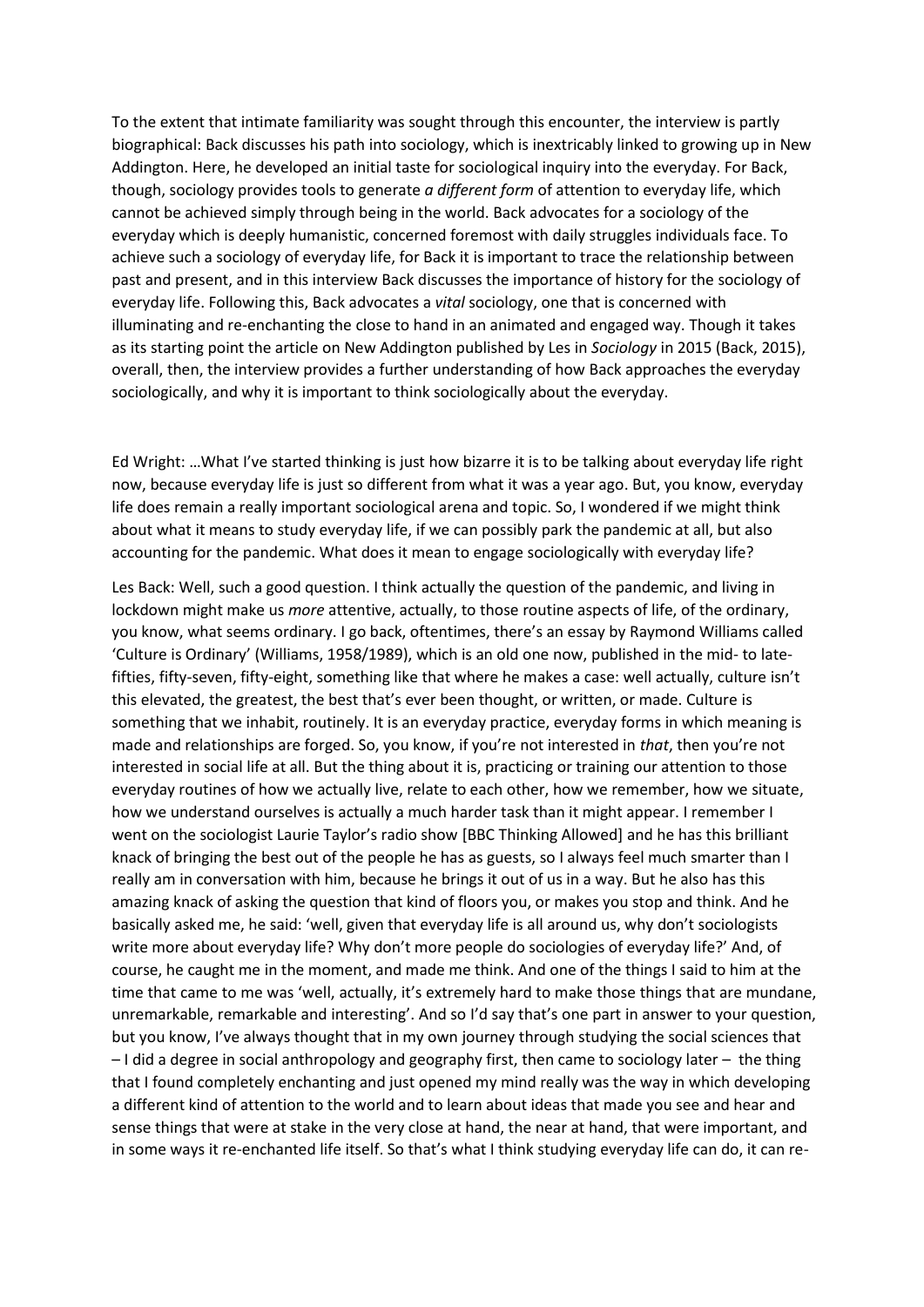enchant life itself, it makes us think differently, it makes us understand our place in the world and the world itself differently.

EW: Thanks, Les. Just turning to the article we're reading, a follow up question that I have is that in the article you say that you were a student of the 'rhythms of the estate' – that the article is about – 'long before becoming a sociologist' (Back, 2015: 821). So, what do you mean by this? You know, you were saying about how the sociology of everyday life is opening up a different *form* of attention to everyday life than being somebody just living in the everyday. Can you unpack that a little bit perhaps?

LB: Of course. I mean, it was a lovely thing to do write that article, and I did it slightly tongue-incheek. How it came about was that there was a call for a special issue of the journal *Sociology*, and I'd had this idea that I'd been thinking about which was really about returning to the place where my family were moved in 1966 on the day of the famous world cup final when England won the World Cup. My family were moved onto the estate there in Croydon called New Addington, which was one of these big council estates which were thought of as places of improvement really, where workingclass people in the aftermath of world war two would get better quality of housing, better quality of amenities, and so on. We were moved there in 1966, and I grew up there. I was three at the time, or four, when we moved onto the estate. And we moved around on the estate, a little bit. But that was my social world, really. Actually, the London Borough of Croydon moved, you know, 60,000 low income families to this place, mainly, I think – and we can talk about this later – to keep us all in one place! [laughs]. To move us out of the centre of the city, of the borough really. Croydon fancied itself as being this second financial centre to London, to central London, so there was huge redevelopment, huge financial capital pouring into the construction of massive skyscrapers, many of which remained empty for long periods actually. Anyway… I'd lived there as a child. Now, to come to your point: that was my social world really. That was my universe. And I know many other people who had that sort of 'estate' experience. You know, there's a wonderful book by a poet about the North Peckham estate by Caleb Femi (2020) …. It's Lynsey Handley (2012) who has written brilliantly about estate life, but it's also Caleb Femi. He's a great poet actually. He writes poetry about concrete. It's fantastic. Anyway, there's something about that as a social world, and I think I became a student of that place partly because of how suffocating that was to grow up there, it felt, you know, a place that was physically separate. It was almost like the forces of history had been swept away, it was only the better housing, and you know, the indoor bathroom, and the nice kitchen. That was it. There was no sense of history there. So, it often felt like a place without history, and it was very disorientating as a young person to try and make sense of it. So, I think partly being a student of this place before discovering sociology came from that, and of course, living in any place involves trying to check things out, see the lie of the land, understand how things work, and then operate and present oneself and be able to survive in that world, you know. As a young man, I started an apprenticeship. The estate had a factory at the centre of it, you know, lots of engineering factories. So, I started in the factory, you know, as a teenager, because that's where my dad and my brother worked, and you know, the forms of abuse and windups that you'd get as an apprentice, you know. Being asked to go to the store and being asked to bring back some holes for nuts – so you'd say, 'can I have some holes for some nuts please?' and you'd get absolutely slaughtered. Or, you know, another one that happened to me all the time, was that I'd be asked to go to the store for a can of tartan paint. So, there was a kind of choreography in this world, that was very coded, on the one hand the windups – the thing to achieve was not to be made a fool of, or to know the codes. And you know, figuring out the lie of the land, we're all doing that all the time. So, in a sense, everybody is cultivating some sense of a sociological imagination because otherwise you don't know how to comport yourself, you don't know how to operate, you know? So that's what I meant. And then later,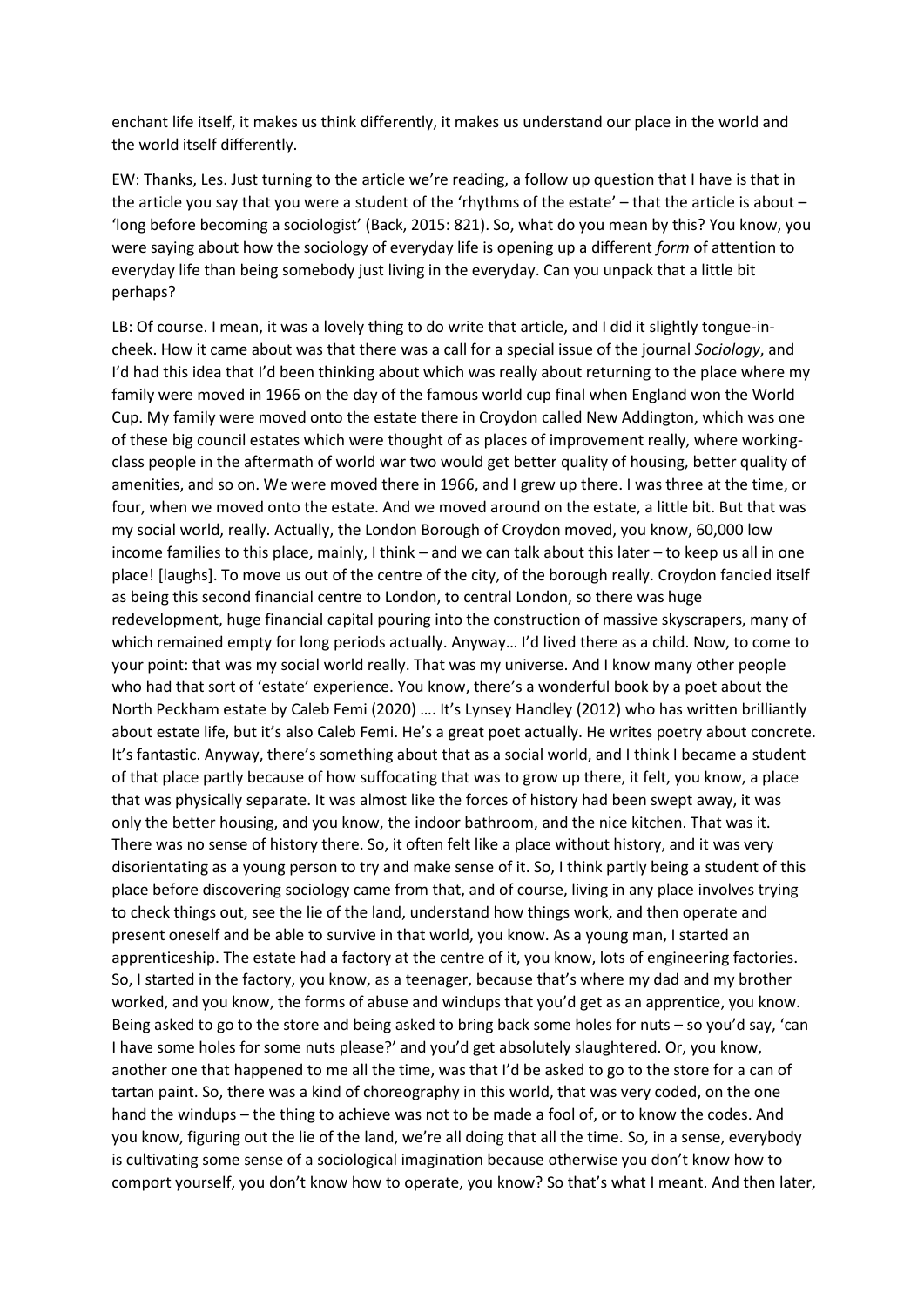through a whole series of accidents of history really, I ended up at Goldsmiths College, studying anthropology, and making the steps towards what I really wanted to learn about which was, you know, these really sort of sociological ideas that really gave me a whole series of resources to make sense of this thing, the challenge of living in that place. Does that make sense? So, it's not that sociology is the trump card. I think that often it's the bridging of the things that we know and those things that we have a feel for, we're both familiar with them, but then they're complete mysteries at the same time. I think that's the other thing about studying everyday life that I'm fascinated by on the one hand we know it from the inside, but then it's also a total maze and a mystery very often. And so, in a way, I think the task is to try and shuttle across those spheres of understanding and learning if that makes sense?

EW: yeah, so it's about: everyone kind of has this embodied knowledge that they take for granted, regardless of if they do sociology, but then the task of the academic practice of sociology is to kind of lay that all bare, you know, to make the familiar strange, if you like. To put it in other words.

LB: To put it in other words, but I've always thought of it as an *enhancement*, rather than a reduction or a translation. You know, much later on, I wrote this book in the nineties, or it began in the nineties, which was really trying to develop and build that. It was published actually after the London bombings in the end, but started it much earlier called *The Art of Listening* (Back, 2007). And I realised that in the end what we're doing, or what I think we're doing, is not sort of translating the experience of growing up into another language, a sociological language. I think what we're trying to do is move across different horizons of understanding. I've always thought it was a bit condescending when sociology professors said, well, 'people are experts in their own lives'. I used to think that, when you'd hear it routinely, that it's a radical gesture. Of course, people outside of the sociological craft and vocation have expertise in own lives, but who among us is really an expert? Christ, we'd never make a mistake if we were. And in a sense, I think what the rich toolbox of sociological ideas gives us is ways to make better sense, and to work with that expertise, and create things actually, that are not things we knew already.

EW: Yeah, I suppose that statement, that people are experts in their own lives, that jars with me a little bit, whenever I hear it. I kind of like it in one way, people are experts in their own lives to some degree, but then there are things that in the mundanity of life that people get on with without considering, or almost can't consider, because if you did consider every micro instance in detail it would be paralysing, right? So, sociology does provide a different viewpoint on everyday life, which, to use another stock phrase, connects the micro and the macro.

LB: Yeah, exactly. And I think that is an important, brilliant, much, much needed capacity. The movement of that sort of imagination, attention and thinking. And thinking for yourself, which is so precious, and you know, I've become much less cautious about making a case for that in recent years. I'm much more strident about the value of those dispositions, and those ways of thinking, and being open to the world, reflecting on it, and our place within that than I've ever been. I think particularly in the last, you know, five years, the kind of atmosphere of [sighs] reductive certainty, the corrosion of careful thought, the perpetuation of flat, outright, bare-faced lies. I think I've become much less inhibited about saying, actually, enough of that. And this is a better way to hold to the world.

EW: [long pause] I'm a bit lost for words there. A very strong, passionate, defence of sociology as a way of thinking that is different from your standard, everyday, ways of thinking about the world, and talking about the world.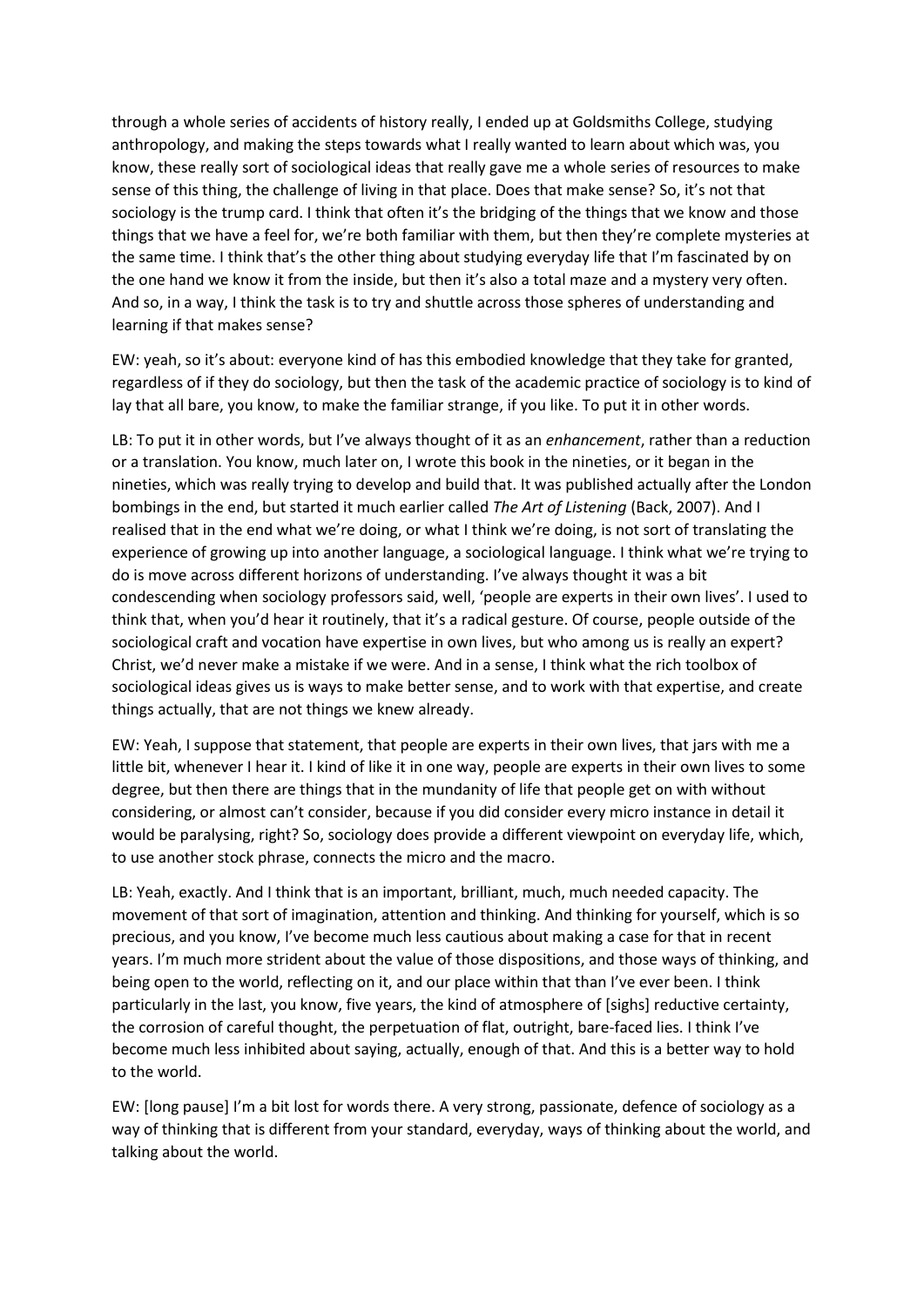LB: Well, you know, partly because I came to it relatively late, and it's been good to me, the world of sociology, it gave me a place where the things that I cared about, particularly the kind of strange, maverick collection of people that I work with here at Goldsmiths, it gave me permission to care about the things I feel are important. Not all of my friends and peers feel the same way about it, but I feel strangely grateful to sociology. So, I'm happy to sort of claim that disposition, for a sociological association. But I just think it's thinking more clearly, more openly, more deeply about things that matter, that are important than the other kinds of, you know, auctions of certainty that pass for our political and public life. I find it totally corrosive, and it debases things that are really, really important. So, I guess, yeah. Strange that you would hear it like that, not strange, but, I just thought 'okay, enough of this', and there are things that we must, I think, make a switch from constantly being in a kind of antithetical, or critical mode, to say criticise everything. I mean, we're brilliant at criticising things in the social sciences. What do we do better than criticism? Well actually, the move towards things that you are not just arguing against, but things you are arguing for, feels like an important pivot to develop in our time. And again, that circles back to why I think everyday life matters.

EW: Yeah, I mean, I started thinking about *The Art of Listening* (Back, 2007), when you were saying that, because that's one of the arguments in *The Art of Listening*, right? It's kind of against this Baumanite, critical sociology, but about actually listening to people, engaging deeply, not necessarily searching for a certainty on a particular thing, but actually deeper thinking, on a long-term basis, right?

LB: I think that's where I came to. And you know, that project, and the one you're reading with your students this week, are linked in the sense that, you know, that book was written at a moment when it was a personal crossroads for me, but it was also a crossroads in my own thinking, you know, that we end up with modes of criticism, or you know, critical thinking that are powerful, and that have a capacity to see through the veneer and the façade of things, but actually come to a point where they're not very good ways to actually live. You know, to actually live and engage with others. That was my limit point, I guess, with the powerful current of what might be thought of in broad terms as anti-humanistic sociology. Where the subject, the person, the fleshy, everyday individual, unfolding life becomes almost like 'we're not interested in that'. We're interested in the discourses that move through people, we're interested in the forms of structuring experience, the ways in which the human is in a way constituted through language. Not the human, *life* is constituted through language and power, and the actual experiences of a person is less important. And it's in the different strands of post-structuralism, but it's also there in the actor-network type theory that's inspired by Bruno Latour (*e.g.* Latour 1996). I can't really do a version of sociology that isn't interested in the plight of that individual person. And the sociology without that individual connection is not the kind of sociology that I want to invest in.

EW: It's interesting, the focus on the individual, but then the article we're primarily discussing today also has a very large historical component. So, why is that historical component there, then?

LB: You know, it's the old adage about 'if you forget history, then you just repeat it'. But, I mean, not just that. It's another thing. You have these ideas, and I'm sure you have them too, they're things that really just … they hit you. And you think: 'oh, that's right! I need to hold onto that'. And, Antonio Gramsci, who is one of my favourite writers, has this idea in the prison notebooks (Gramsci, 1929-1935/1971) about, you know, the past, or history itself, leaves in us, in us all, *an infinity of traces*. So, the past deposits in every single individual life, I think you can extend this, an infinity of traces. The past is deposited in us. The trick though, that Gramsci says, is that it doesn't leave us with an inventory to recover them. So, they're in us, they're deposited in us really deeply, but we're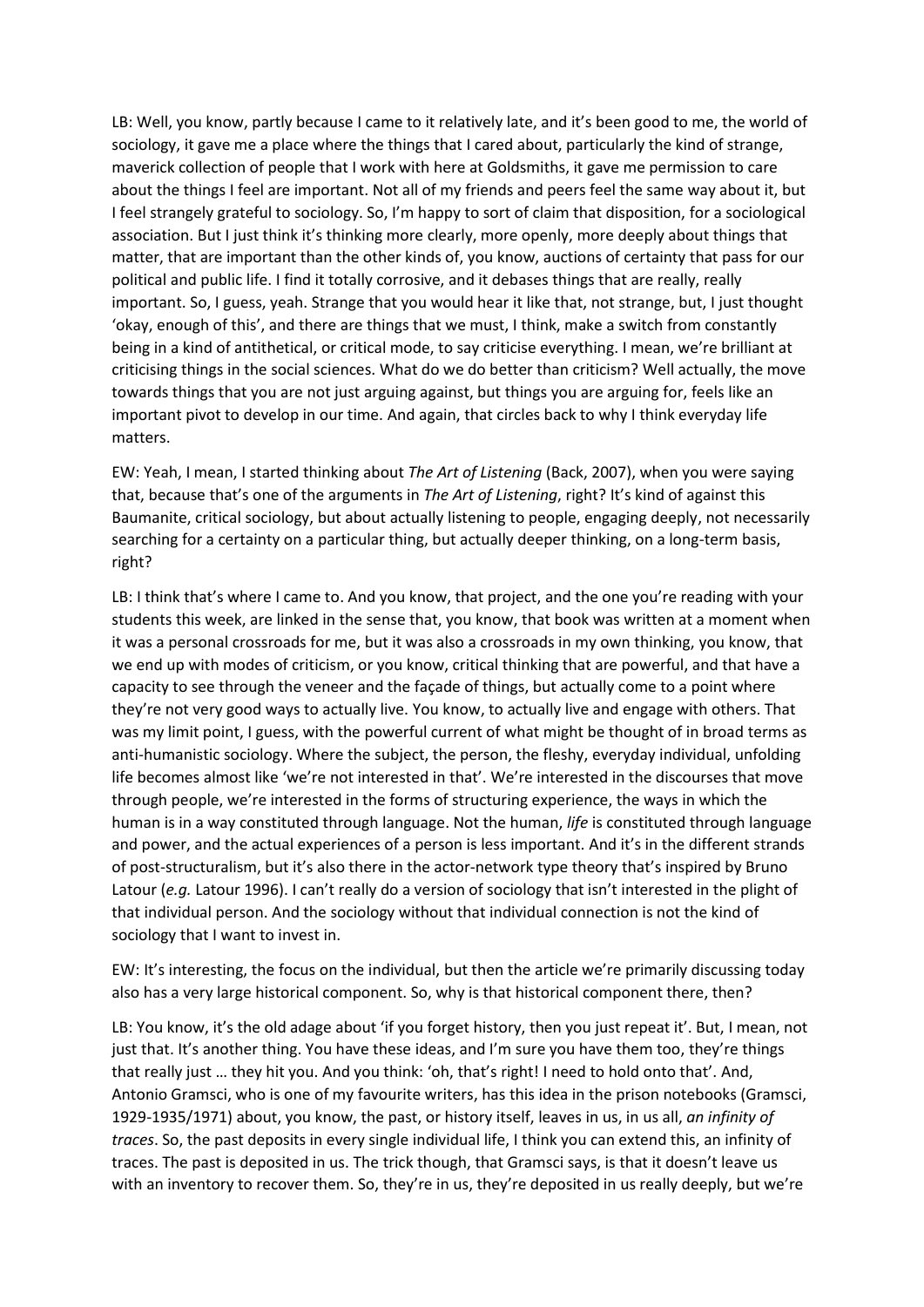not aware of them, but they're kind of mysteries as well. They're *mysterious* traces. In a way, those individual lives are profoundly the bearers and carriers of the historical formation of the places and the lives that unfold. I'm really a frustrated historian in so many ways, you know I think that relationship between the past and the present is such an important thing to keep in mind, and its partly a funny thing, why am I so obsessed with the history of things? For example, I'm doing this little side project which is about the history of the bricks that were used to make that estate that the Christmas lights are used to decorate. The material culture contains those traces of the past. The imprint of the past. You know, they're there for reasons which tell us something, not only about the past, but about the present and the realities of those places, how they came to be.

EW: so that's the sociological point, isn't it? That's why it's not just an exercise in history. It's because making sense of today requires an engagement with, well in this case, where that place came from.

LB: yeah, so much. So much. It's kind of a sociological disposition as well. Those histories aren't taught. Power has a way of invisiblising, of normalising, of flattening, of bleaching out the traces of the past, that don't fit within the dominant interest of those who decide what the past was, and what the present is now. So, you kind of have to rub history, and you have to rub social life against the grain, as Walter Benjamin (1968) once said, to uncover that, to find it actually, to see what's there in plain sight. And the people I admire the most, and still admire are the ones who have a knack for taking something very mundane, and thinking 'okay, look at this' and now understand something else. You know, Stuart Hall had this fantastic – Professor Stuart Hall – had this fantastic story I heard him tell a lot of times. 'I think the English are interesting, not just sort of as a geographical area, but culturally interesting. Much more than the English people think they're interesting. I mean, take the cup of tea, as a kind of symbol of Englishness. What is more quintessentially English than a cup of tea?' [pauses] 'where does the tea come from? Where does the sugar come from?' You know, in that everyday – I've had about ten cups of tea today I think – there is the trace of this places connection to its imperial past, plantations in the Caribbean, to plantation slavery, to plantation societies in India and South East Asia, and modes of production which in many respects were the kind of engine houses and rooms for England, England's kind of financial fortunes. I know it wasn't just England, and there's a story in Scotland too, so it's not just the province of England, but you know, where can we find that story of empire, of globalisation? We can find it every day when we wake up, put the kettle on and make a cup of tea. That's where it is!

EW: Yeah, I mean, I have to say, I've shared that anecdote, I might have pinched it from you, I've pinched it from someone else of course, because it was Stuart Hall's, but I've shared that general anecdote about the cup of tea. And I've extended on it a little bit further, you know. Think about how you fill up your kettle even. How did the pipes get there? Who made the cup? Who made the kettle? And you can branch out from these very mundane objects to stories of globalisation, supply chains, manufacturing in the global south as well as colonialism. So, it's about finding those larger social structures in these very mundane actions.

LB: So, I think that, in of itself, is a warrant for the study of everyday life. You know, there's another one that I just came to recently, and you know, these things are all hiding in plain sight. In the '60s and '70s: I really loved corned beef. Corned beef sandwiches, it's like: 'oh wow, a treat!'. And then just suddenly, I just asked myself, why is it called corned beef? And anyway, this led to a bit of an historical excavation. It's not called corned beef because there's any corn in it, it's called corned beef because the ancient English reference to salt would be salt corns. Corned beef is salted beef, like the salted beef that is part of the Jewish tradition. It's about preserving beef. And its history is deeply connected to colonisation and empire. Irish beef was turned into corned beef and preserved, sold to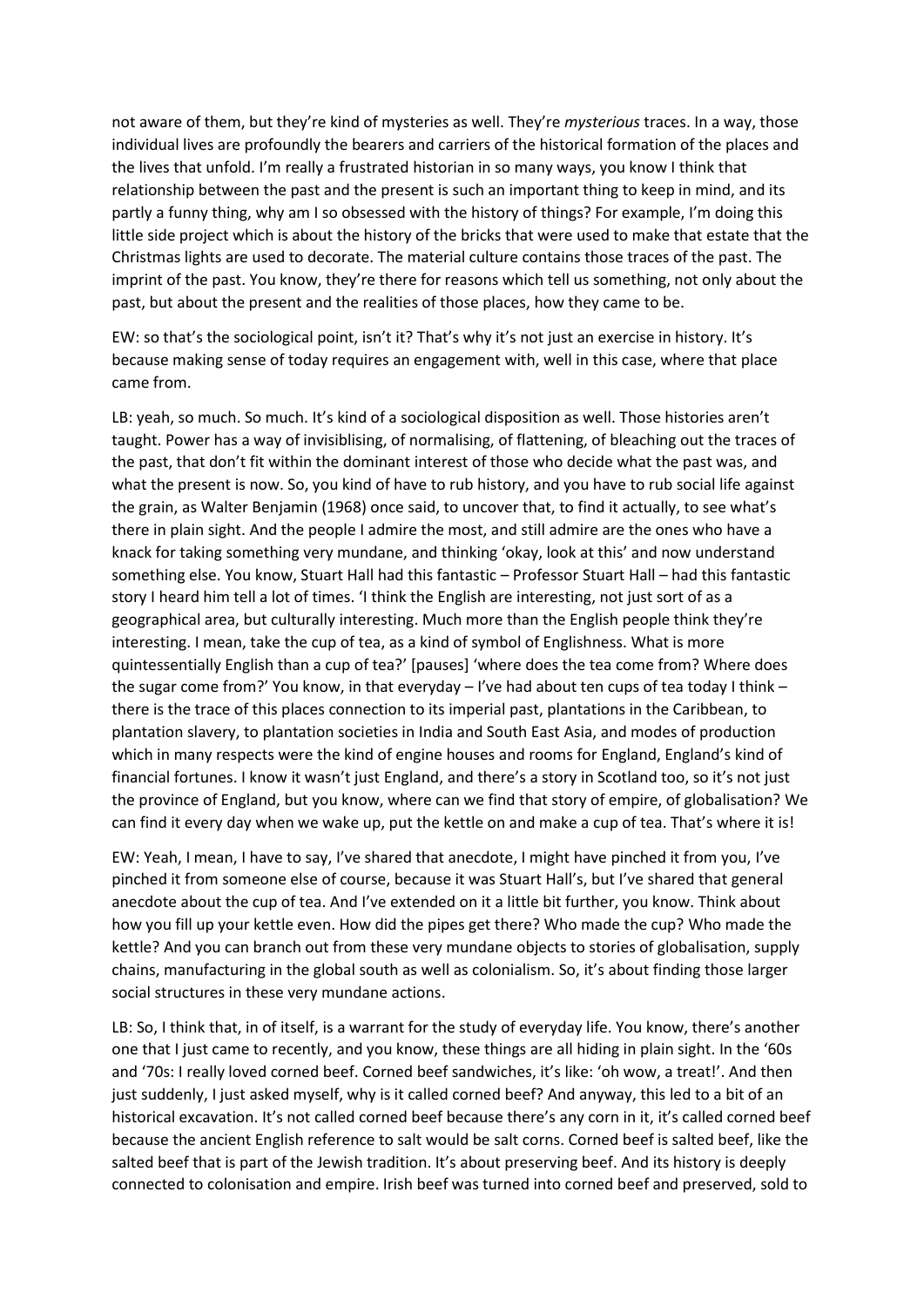French colonialists who used corned beef to feed slaves in the Caribbean, and slaveholders. So, it's a form of meat that can be preserved and can travel. So, you know, the English colonising Ireland, effectively stealing the meat that was being cultivated and grown on Irish soil, turned into tinned meat that is then sold to French imperial interests, that then used that preserved meat to feed slaves, that are working on the sugar plantations, that then move back and are the sweet traces in the bottom of our cups of tea. See what I mean? It's everywhere! That's what I mean, Ed, by enchantment, or re-enchantment. That's a bloody, brutal history, but it suddenly makes you think 'God, really?' There's a way of understanding imperialism and colonisation as I pick up a tin of meat in the supermarket. It's right there, it's that close.

EW: So, in a really roundabout way, we've already answered the question of why you focussed on Christmas lights…

LB: [laughs].

EW: But can you just tease out further why you focussed on Christmas lights in this article?

LB: Well, it's something I became aware of... I wrote a very short piece about it first, partly because I don't live on the estate where I grew up, but I live very, very close to it. I moved less than ten miles from Croydon, to Lewisham which is where Goldsmiths College is based. Though I lived on the estate, which is the focus of this article, until I was 18. Four to 18, those formative years. But my family, my mum, my brother, extended family still live in that place, or they did live until they passed away. I would go back there, and particularly at Christmas time, you would notice the difference in that short drive through the suburbs of London, some of them incredibly well-heeled and very rich, and some of them not actually. Some of them the place where these big public housing estates were built, so that those in the inner city were moved to better housing. So, I would just encounter it, and I was kind of fascinated by it, the very stark contrast, and I started to think about what's going on there. What's that all about? And then I would use it as a kind of way to make students laugh, actually, and say: 'well, what colour Christmas lights do you have? What does it say about you, those choices?' And there's an argument then, there's not a pattern that completely holds, but there are patterns that people recognise! And I think 'yeah! I don't know why that is!' And it was an interesting and useful and fun way to try and illustrate, *illuminate* if you like, Bourdieu's (*e.g.*  Bourdieu, 1979/2010) arguments about what's at stake in cultural tastes, and distinction-making, and how quite often these are kind of ordinary, everyday mechanisms through which a place in the world is marked, you know. Or that you are invested in trying to present yourself. And I was interested in trying to write a history of this place, because, you know, I had moved from thinking that these large, public housing estates were the worst of all possible worlds, as Phil Cohen (1980/2005) once characterised them, to thinking differently about them. I found growing up there, stifling, suffocating, separated out from, you know, the vital and quite live and lively world of working class communities which were in London, which my family knew and were connected to, and which I visited on a regular basis. These places in the suburbs, which were intended to be places of improvement, felt very, very suffocating. I wanted to try and make sense of what was happening in my own family life, but also the sociological realm. So that's partly where it came from, and then, the thing about Christmas, and the rhythms of everyday life became a vehicle to tell that bigger story.

EW: So that's the Christmas lights then, isn't it? It's not Christmas lights as an end in themselves, it's that Christmas lights are like a conduit or a route towards discussing something far larger.

LB: Definitely, I mean it's the resonance they have in everyday life, and the things that they carry in everyday life. The estate that is the focus, New Addington, it's not the only one. There's loads of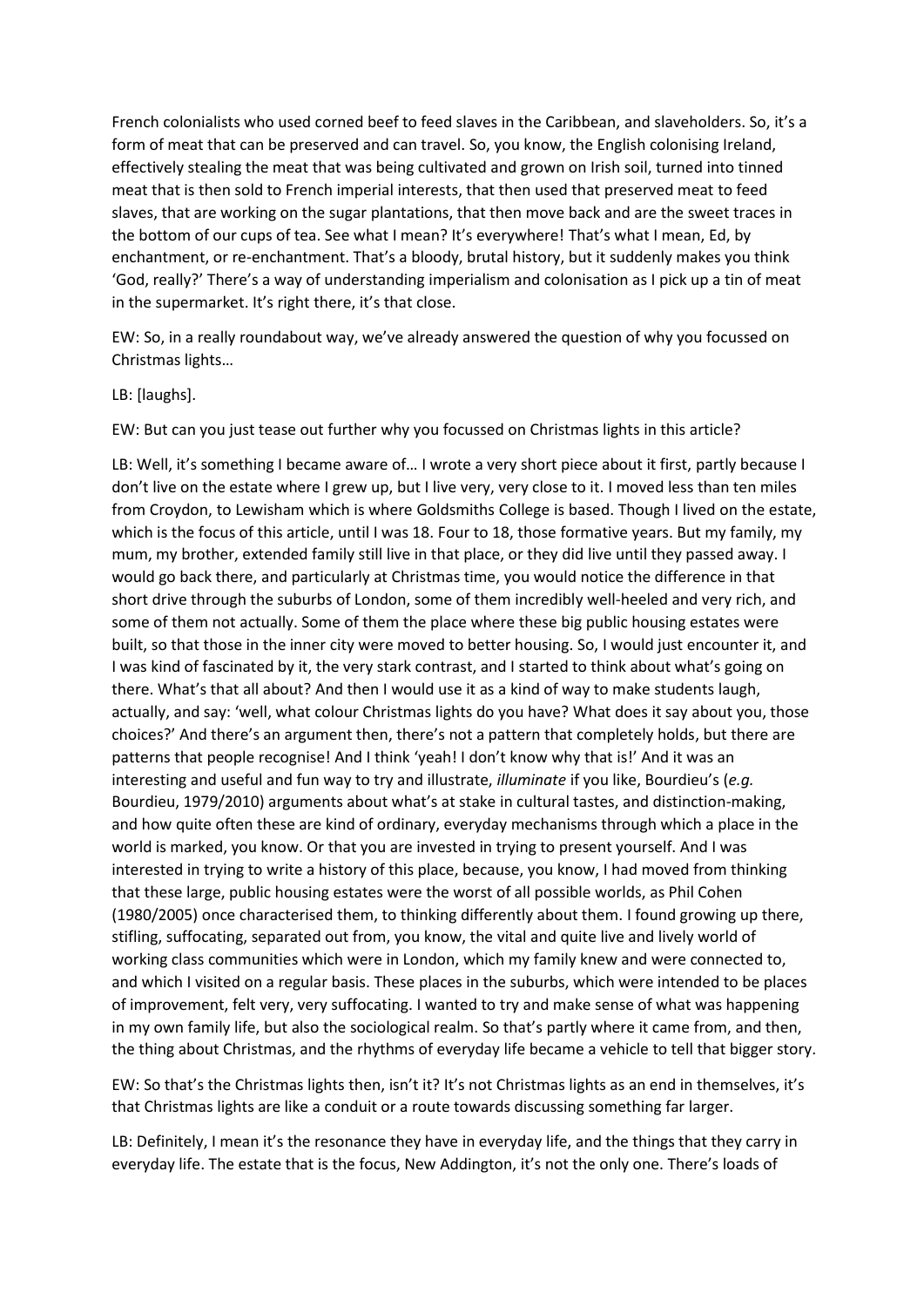them actually. It wasn't just one set of people, they were everywhere. So, in the winter, at Christmas, the estate would be largely dark. And then as you drive through it, it's still the case now, there would be these *eruptions* of light, technicolour, with all these massive inflatable Santas and all this sort of stuff. These *technicolour eruptions of light in the darkness.* It was very compelling just to see them. I thought there was something about them that was bizarre and beautiful at the same time. And then I realised that there was something about them that would conjure and provoke responses of disgust from outside of those worlds. *Crass, cultureless*. It coincided with the popularisation of the idea of the 'chav', you know, and the sorts of stigma that people like Imogen Tyler (*e.g.* 2008, 2020) have gone on to write about. There was a sort of moment where that kind of class hatred became respectable. So that's how it happened. But you know, you can imagine, I'm sat there with this tripod that I'm setting up in the street at night with a digital camera, trying to get a decent portrayal in the darkness, of this kind of explosion of light. So, I started doing it, and then, and it was just something that I couldn't let go of. It's not the rituals of Christmas, it's what it tells us about the big questions about community, class, taste, how we live and how we inhabit those big sociological divisions and experiences, and patterns of culture.

EW: So, *community*, then. To some extent these lights produce class disgust by the other, but then how do they work towards producing a feeling of community?

LB: So, yeah, that was the other thing that I became really fascinated by. Because, on the one hand, they would produce disgust, and in the days as social media started to take hold, you would see it circulating. But there'd be something else circulating too, and I became really fascinated by those forms of everyday, community association connectedness, recognition, that circulate in every neighbourhood. Even ones that are characterised as being sort of 'no go' areas, or 'sink estates' or 'failures'. It's interesting in terms of the government's response to class stigma, and particularly around estates, and 'sink estates' – people are writing excellent work about this now – is to stop using the word 'estate'. [laughs]. Stop using the word, and it'll disappear. Of course, it doesn't. But, those forms of what Loïc Wacquant would call 'territorialised stigma' (*e.g*. Wacquant, 2008) is incredibly strong. But within those worlds, which were characterised from outside as being 'no go' areas, places of social attrition, of crime, of violence, all of this terrible stuff - and terrible stuff does happen in those places, there is social damage, no question about that, that inequality produces – but that characterisation, it misses so much of those unremarkable, uncelebrated, small recognitions, associations. The thing that fascinated me was that people would come together to watch – hundreds, sometimes – the turning-on of someone's individual house Christmas lights. There would be 500 people in the street, you know, in some cases. So, they would become places of mutual recognition, of fun, of enjoyment, of care as well. And I think those kinds of things are easily looked past. They easily go undocumented, or unremarked upon. In a way that comes back to where we started. I think a sociology of everyday life, the value of it, the ethics of it, the politics of it, can be summarised as that: remarking upon those things that are important, that would otherwise be unremarked upon. I still think that's, you know, where the value of what we do can be found. I remember that in the best writing I read as a student, when you think 'God, yeah, that makes sense', or 'oh, yeah, that's very close to something that's familiar to me that I'd never thought about'. So, yeah, it's in that spirit, I guess.

EW: So, I suppose a final follow-up question, to draw that theme out a little bit further, is: why does studying everyday life matter?

LB: Well, I think it helps us makes sense of our own place in the world, I think, at its best. I think it also helps us tell the story of history from below. From the close at hand. Not from the remote, abstract, people-less version of the past, which is often the way. I think in that familiarity, the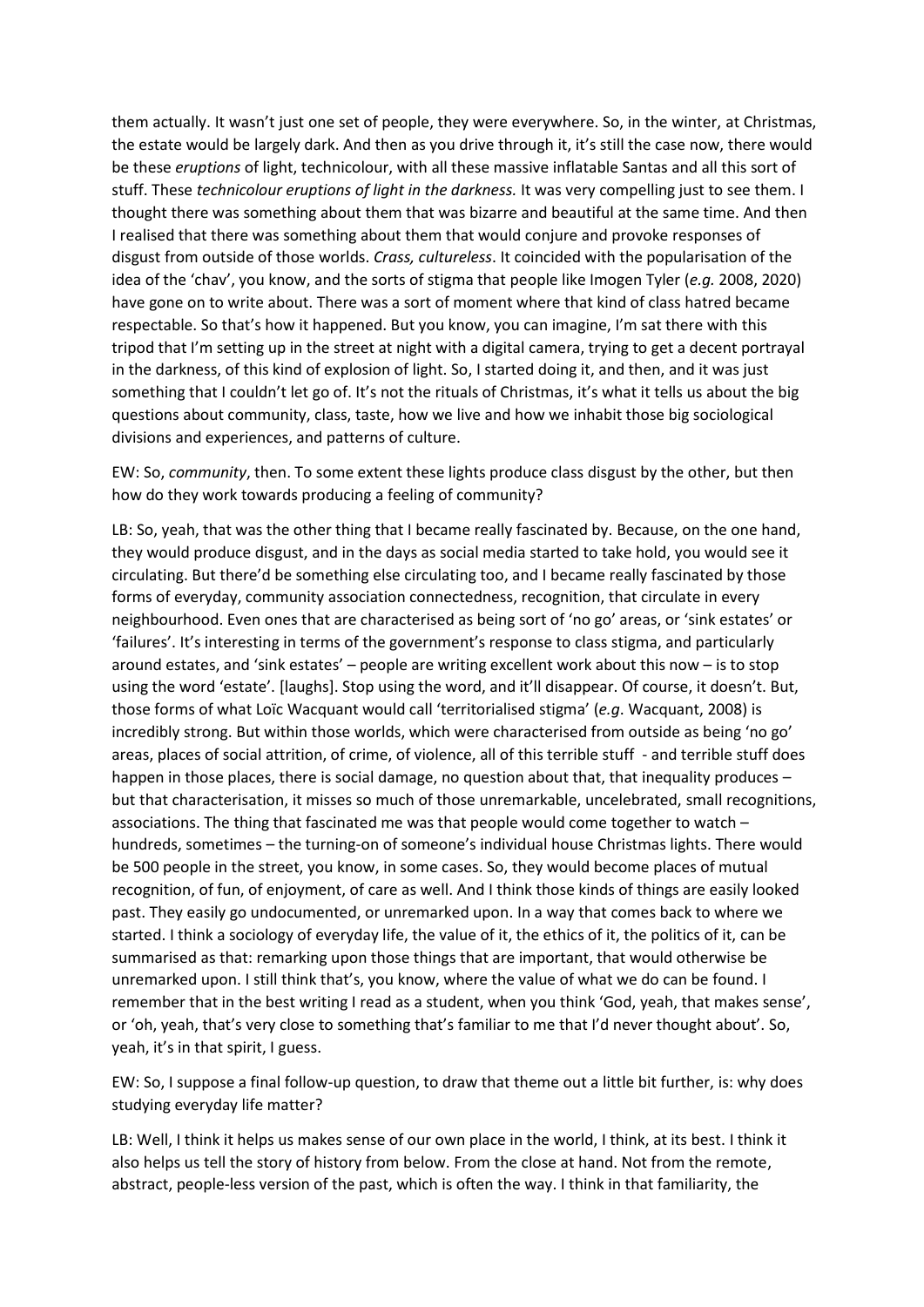proximity of everyday life, and our relation to it, is an opportunity not only to take those things that we assume, and make them comprehensible differently, to take the unfamiliar and make it comprehensible, to decode it in some way, crack the code of culture if you like. It can be that, and I think it importantly can be that, but I think it is also a different way of thinking about where we start as thinkers, and where we start as people who are trying to understand the world. We're trying to understand the world at the most familiar, proximate, and close at hand. I've always thought that that sort of, where to portray your attention, that way of thinking has always been very, very compelling to me. I wasn't interested in going somewhere else, far away. I was always much more interested in the *invitation* that is issued to us, to take those things that are close, that we halfunderstand, that we recognise, that we partially comprehend, but not fully, their meaning, their significance, their history, and to make a different kind of sense of the world. So, one of my slogans [laughs] which comes back to bite me occasionally, is: I want a version of sociology that is *vital*. A live sociology. A sociology that is as alive as the world we inhabit. At the same time, I was very pleased with myself when I had that idea, because in a way - I wasn't pleased with myself for very long, but at least initially – it's live in the sense of the vitality, the living nature of things, to write about the world as vital. At the same time, it's a way to live. It's a verb. It's a way to conduct oneself. And the kinds of things that we talked about at the beginning, the values that I feel much less defensive about advocating and what that involves: attentiveness, careful thought, living with doubt in the service of understanding. Those sorts of dispositions become a way *to live*, to conduct oneself.

## **References**

Back L (2007) *The Art of Listening*. London: Bloomsbury.

Back L (2009) Researching community and its moral projects. *21st Century Society: Journal of the Academy of Social Sciences* 4(2): 201-214

Back L (2011) Trust Your Senses? War, Memory, and the Racist Nervous System. *The Senses and Society* 6(3): 306-324.

Back L (2015) Why Everyday Life Matters: Class, Community and Making Life Livable. *Sociology* 49(5): 820-836.

Back L (2016) Moving Sounds, Controlled Borders: Asylum and the Politics of Culture. *Young* 24(3): 185-203.

Back L and Sinha S (2018) *Migrant City*. Abingdon: Routledge.

Benjamin W (1968) Theses on the Philosophy of History. In Arendt H (ed) *Illuminations*. New York: Schocken, 253-264.

Bourdieu P (2010) *Distinction*. Routledge: London and New York.

Cohen P (2005) Subcultural Conflict and Working-Class Community. In Hall S, Hobson D, Lowe A and Willis P (eds) *Culture, Media, Language, Working Papers in Cultural Studies 1972-9.* Routledge in association with The Centre for Contemporary Cultural Studies, 61-69.

Femi C (2020) *Poor*. London: Penguin.

Gramsci A (1971) *Selections from the Prison Notebooks*. London: Lawrence and Wishart.

Hanley L (2012) *Estates: An Intimate History*. London: Granta.